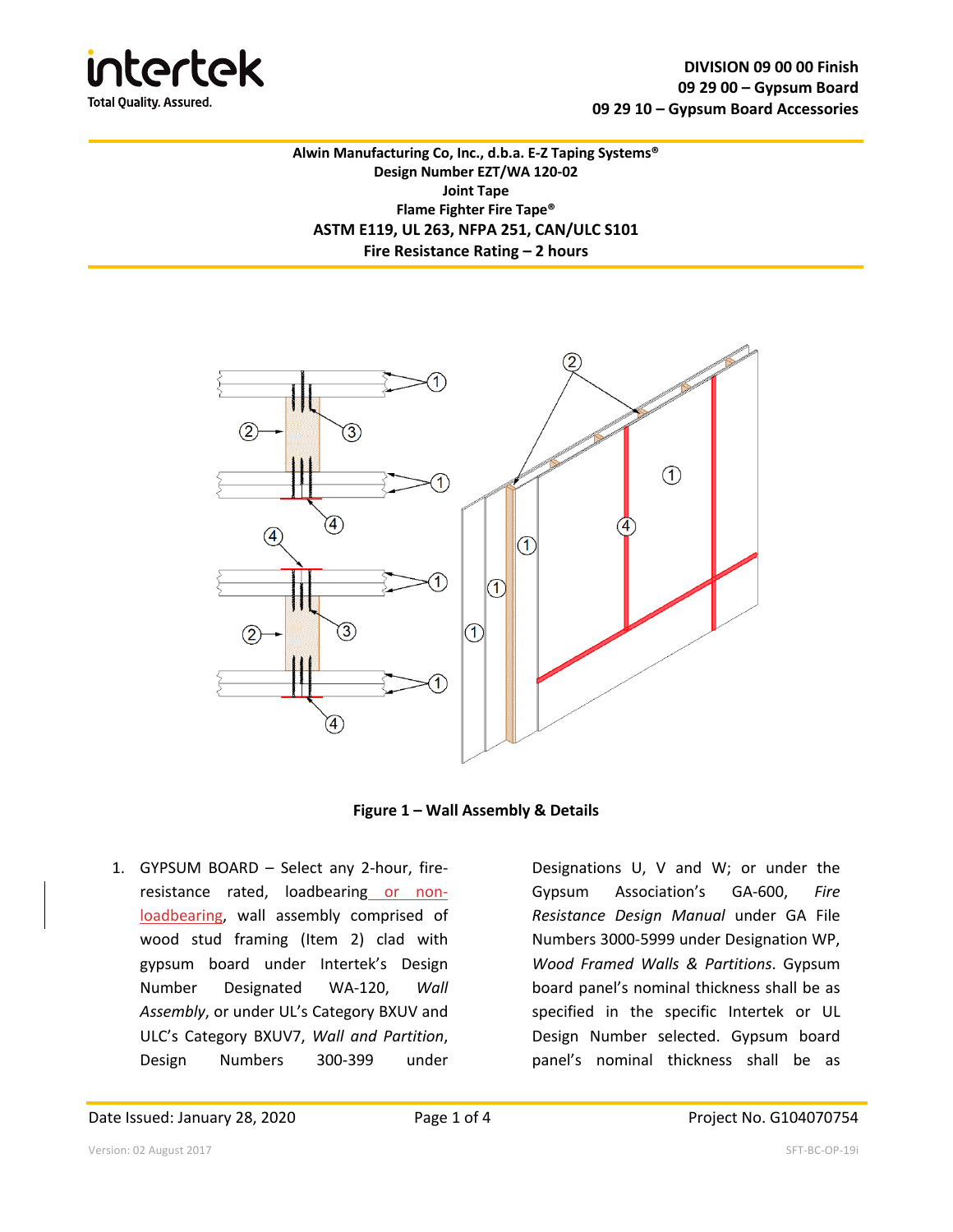

specified in the specific Design Number compliant with Item 1. Gypsum board panels shall comply with ASTM C1396/C1396M, *Standard Specification for Gypsum Board*; ASTM C1177 *Standard Specification for Glass Mat Gypsum Substrate for Use as Sheathing*; or ASTM C1658 *Standard Specification for Glass Mat Gypsum Panels* and be Listed and Labeled under a recognized third-party Listing and Follow-up Program. Gypsum board panels shall be installed in accordance with ASTM C840, *Standard Specification for Application and Finishing of Gypsum Board*, and GA-216 *Application and Finishing of Gypsum Panel Products*. All vertical joints of gypsum board panels shall be tightly abutted and centered over wood studs. All horizontal joints of gypsum board panels shall be tightly abutted and offset minimum of 12 in. between opposing gypsum board wall assembly faces.

- 2. WOOD FRAMING Wood studs and tracks shall be as specified in the specific Design Number compliant with Item 1 for size and grade as well as attachments and length of wood studs in relationship to distance between wood sole and top plates (not shown). Wood stud cavities can be either empty or filled with insulation as specified in the specific Design Number compliant with Item 1.
- 3. FASTENERS Spacing pattern, length, and diameter of fasteners shall be as specified in the specific Design Number compliant with Item 1. Use Type S or Type W screws for attaching gypsum board panels (Item 1) to wood framing members (Item 2) and screws shall comply with ASTM C 1002, *Standard Specification for Steel Self-Piercing*

*Tapping Screws for Application of Gypsum Panel Products or Metal Plaster Bases to Wood Studs or Steel Studs*.

4. CERTIFIED MANUFACTURER: E-Z Taping Systems® CERTIFIED PRODUCT: Joint Tape

CERTIFIED MODEL: Flame Fighter Fire Tape®

JOINT TAPE – Use patented, multi-layer, fiberglass reinforced, Flame Fighter Fire Tape® with pressure sensitive adhesive tested to requirements for joint tape under ASTM C474, *Standard Test Methods for Joint Treatment Materials for Gypsum Board Construction,* complying with requirements for joint tape under ASTM C475, *Standard Specification for Joint Compound and Joint Tape for Finishing Gypsum Board* for both paper-faced gypsum board (ASTM E1396) and glass-mat faced gypsum board (ASTM C1177 and ASTM C1658).

A. Flame Fighter Fire Tape® is typically used as a Level 1 Finish as described in GA-216, *Recommended Specifications for the Application and Finishing of Gypsum Panel Products*, (ASTM C840, *Standard Specification for Application and Finishing of Gypsum Board*) because it is not required to be set in or covered by joint compound. Level 1 Finish applications are typically used in unfinished parts of the building where aesthetics are not an issue, such as in plenum areas above ceilings, in attics, in areas where the assembly would generally be concealed or in building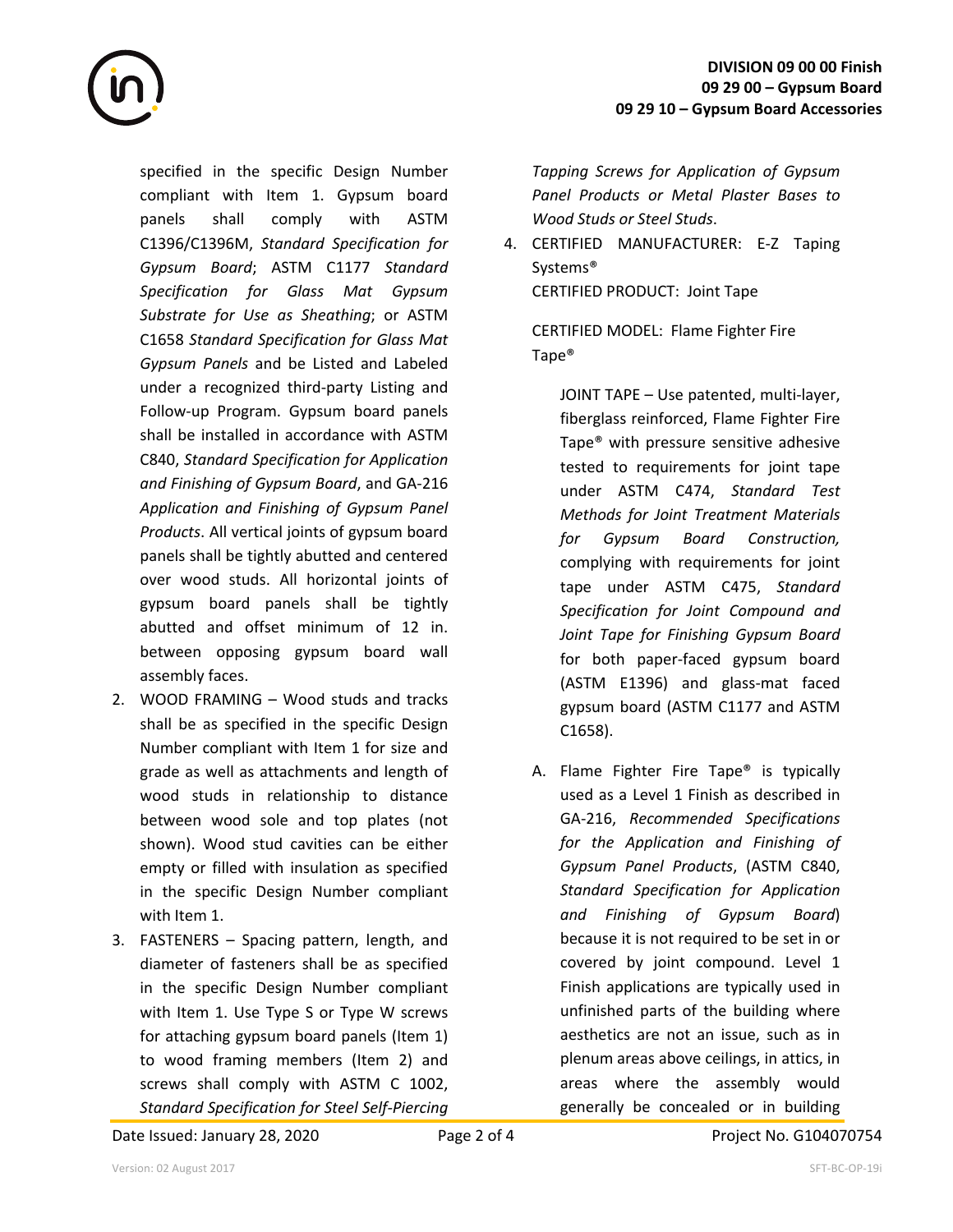

service corridors; and other areas not normally open to public view or such as in corridors, storage rooms, garages, parking structures, and other similar areas.

B. Center and apply Flame Fighter Fire Tape® over the vertical and horizontal gypsum board panel (Item 1) butt joints covering the butt joint and fasteners (Item 4). The butt joints and angles of the gypsum board panels (Item 1) shall be clean, e.g. free of dust or powder, and completely dry prior to the application of Flame Fighter Fire Tape®*.* The pressure sensitive adhesive shall be in complete contact



**Figure 2 – Installation Methods**

with the adjacent gypsum board panel (Item 1) surfaces. Apply sufficient pressure to the Flame Fighter Fire Tape® using the E-Z Tape 3-in. plastic knife to aggressively adhere the pressure sensitive adhesive to the gypsum board panels' (Item 1) surfaces. Do not use your hand or any other tool because sufficient adhesion of the Flame Fighter Fire Tape® to the gypsum board panels (Item 1) will not be achieved. Use a corner roller to adhere Flame Fighter Fire Tape® to inside and outside gypsum board panel (Item 1) corners, e.g. angles.

C. The exposed outer surface of the Flame Fighter Fire Tape® is treated with silicone. Do not overlap Flame Fighter Fire Tape®

onto itself because it will not adhere to itself. At intersections of Flame Fighter Fire Tape®, e.g. "L", " $+$ " and "T", abut the leading edge of the Flame Fighter Fire Tape® to the longitudinal edge of the Flame Fighter Fire Tape® being intersected.

D. Joint compound and paint will not adhere to Flame Fighter Fire Tape® without the application of an oil-based primer. When paint or a Level 2 or a Level 3 Finish using joint compound is desired, a compatible primer is required to promote adhesion to Flame Fighter Fire Tape®. A *Rustoleum®*